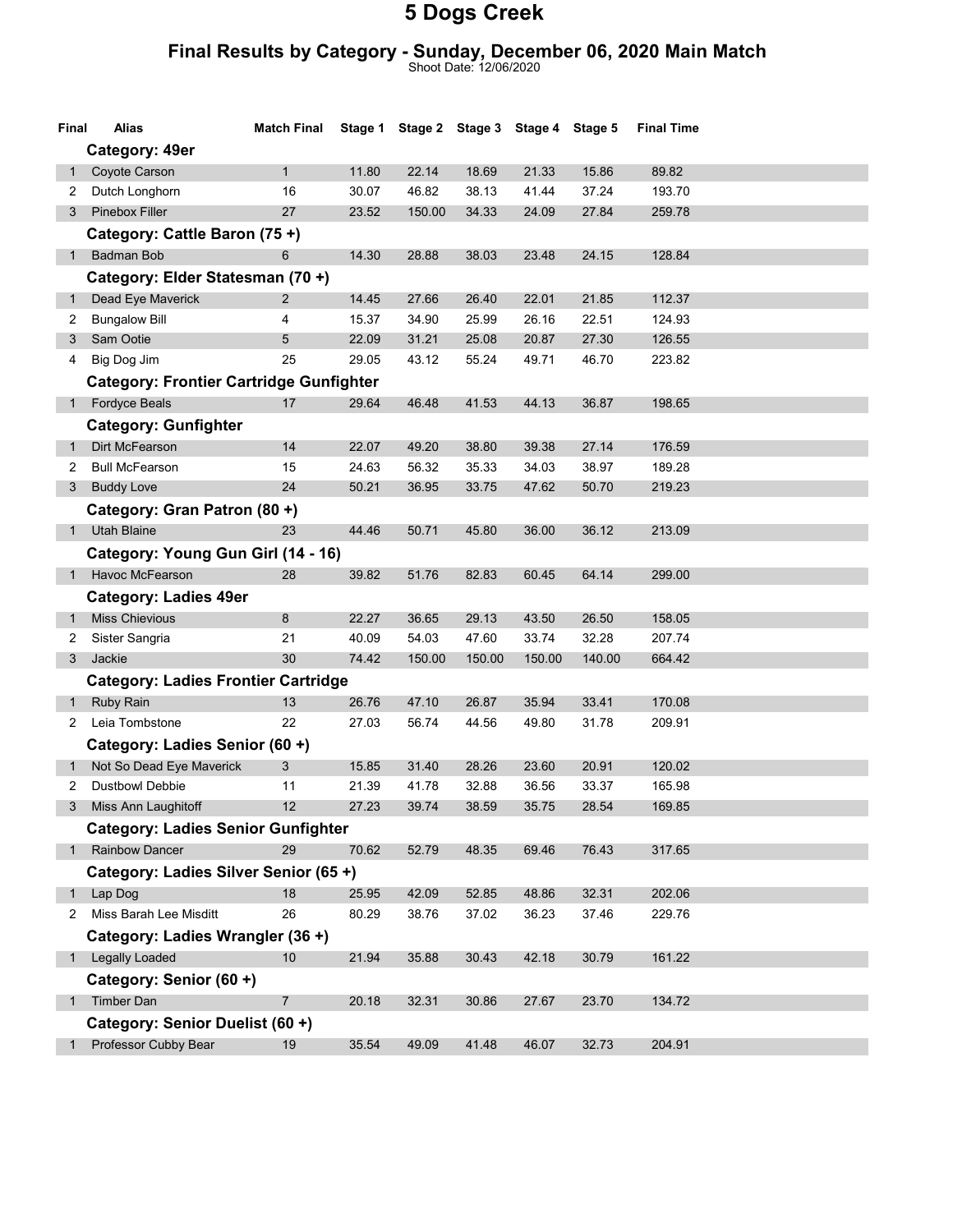### Final Results by Category - Sunday, December 06, 2020 Main Match

Shoot Date: 12/06/2020

| Final | Alias                           | Match Final | Stage 1 |       |       | Stage 2 Stage 3 Stage 4 Stage 5 |       | <b>Final Time</b> |
|-------|---------------------------------|-------------|---------|-------|-------|---------------------------------|-------|-------------------|
|       | Category: Senior Duelist (60 +) |             |         |       |       |                                 |       |                   |
|       | Coal Train                      | 20          | 88.94   | 37.33 | 26.53 | 28.44                           | 24.40 | 205.64            |
|       | Category: Silver Senior (65 +)  |             |         |       |       |                                 |       |                   |
|       | Mad Dog Draper                  | 9           | 24.48   | 39.21 | 34.80 | 32.84                           | 28.65 | 159.98            |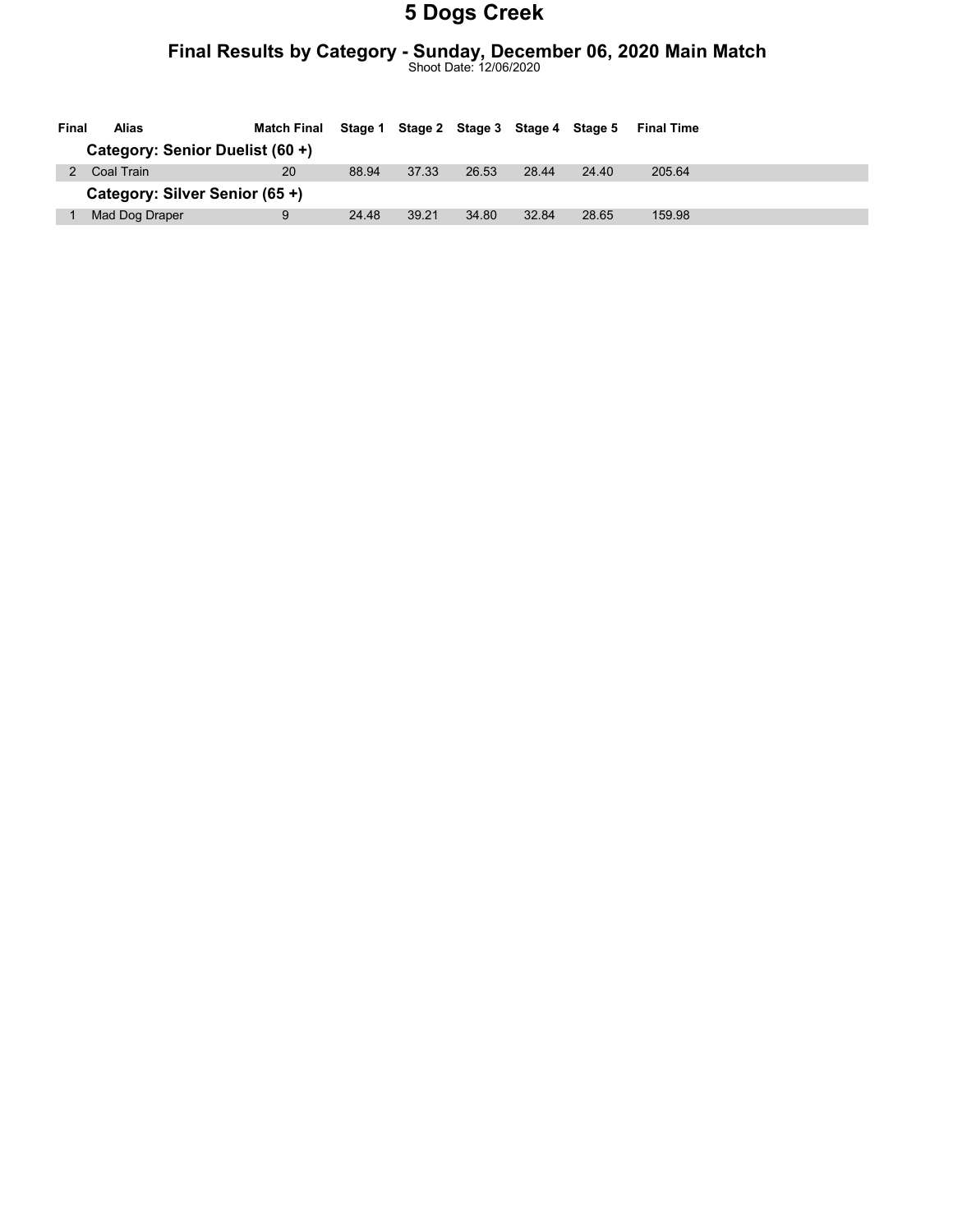#### Match Final Overall Results - Sunday, December 06, 2020 Main Match Shoot Date: 12/06/2020

|                | Overall<br>Category       |              |             |                       |       |            |                                         |       |       |                                                                                              |
|----------------|---------------------------|--------------|-------------|-----------------------|-------|------------|-----------------------------------------|-------|-------|----------------------------------------------------------------------------------------------|
| Final          | <b>Alias</b>              | <b>State</b> | Category    | Final                 |       |            | Stage 1 Stage 2 Stage 3 Stage 4 Stage 5 |       |       | <b>Final Time</b>                                                                            |
| 1              | Coyote Carson             | CA           | 49r         | 1                     | 11.80 | 22.14      | 18.69                                   | 21.33 | 15.86 | 89.82                                                                                        |
|                |                           |              |             |                       |       |            |                                         |       |       | M:0 P:N S:0 M:0 P:N S:0 M:0 P:N S:0 M:0 P:N S:0 M:0 P:N S:0 Total: M:0 P:0 S:0               |
| $\overline{2}$ | Dead Eye Maverick         | CA           | ES          | 1                     | 14.45 | 27.66      | 26.40                                   | 22.01 | 21.85 | 112.37                                                                                       |
|                |                           |              |             |                       |       |            |                                         |       |       | M:0 P:N S:0 M:0 P:N S:0 M:0 P:N S:0 M:0 P:N S:0 M:0 P:N S:0 Total: M:0 P:0 S:0               |
| 3              | Not So Dead Eye Maverick  | CA           | LS          | $\mathbf{1}$          | 15.85 | 31.40      | 28.26                                   | 23.60 | 20.91 | 120.02                                                                                       |
|                |                           |              |             |                       |       |            |                                         |       |       | M:0 P:N S:0 M:0 P:N S:0 M:0 P:N S:0 M:0 P:N S:0 M:0 P:N S:0 M:0 P:N S:0 Total: M:0 P:0 S:0   |
| 4              | <b>Bungalow Bill</b>      | <b>CA</b>    | ES          | 2                     | 15.37 | 34.90      | 25.99                                   | 26.16 | 22.51 | 124.93                                                                                       |
|                |                           |              |             |                       |       |            |                                         |       |       | M:0 P:N S:0 M:0 P:N S:0 M:0 P:N S:0 M:0 P:N S:0 M:0 P:N S:0 Total: M:0 P:0 S:0               |
| 5              | Sam Ootie                 | CA           | ES          | 3                     | 22.09 | 31.21      | 25.08                                   | 20.87 | 27.30 | 126.55                                                                                       |
|                |                           |              |             |                       |       |            |                                         |       |       | M:0 P:N S:0 M:1 P:N S:0 M:0 P:N S:0 M:0 P:N S:0 M:0 P:N S:0 Total: M:1 P:0 S:0               |
| 6              | <b>Badman Bob</b>         | CA           | СB          | $\mathbf{1}$          | 14.30 | 28.88      | 38.03                                   | 23.48 | 24.15 | 128.84                                                                                       |
|                |                           |              |             |                       |       |            |                                         |       |       | M:0 P:N S:0 M:0 P:N S:0 M:0 P:Y S:0 M:0 P:N S:0 M:0 P:N S:0 Total: M:0 P:1 S:0               |
| 7              | Timber Dan                | CA           | S           | $\mathbf{1}$          | 20.18 | 32.31      | 30.86                                   | 27.67 | 23.70 | 134.72                                                                                       |
|                |                           |              |             |                       |       |            |                                         |       |       | M:0 P:N S:0 M:0 P:N S:0 M:0 P:N S:0 M:0 P:N S:0 M:0 P:N S:0 M:0 P:N S:0 Total: M:0 P:0 S:0   |
| 8              | <b>Miss Chievious</b>     | CA           | L49         | 1                     | 22.27 | 36.65      | 29.13                                   | 43.50 | 26.50 | 158.05                                                                                       |
|                |                           |              |             |                       |       |            |                                         |       |       | M:0 P:N S:0 M:0 P:N S:0 M:0 P:N S:0 M:1 P:N S:0 M:0 P:N S:0 Total: M:1 P:0 S:0               |
| 9              | Mad Dog Draper            | CA           | <b>SL</b>   | $\mathbf{1}$          | 24.48 | 39.21      | 34.80                                   | 32.84 | 28.65 | 159.98                                                                                       |
|                |                           |              |             |                       |       |            |                                         |       |       | M:0 P:N S:0 M:0 P:N S:0 M:0 P:N S:0 M:0 P:N S:0 M:0 P:N S:0 Total: M:0 P:0 S:0               |
|                | 10 Legally Loaded         | CA           | <b>LWRA</b> | $\mathbf{1}$          | 21.94 | 35.88      | 30.43                                   | 42.18 | 30.79 | 161.22                                                                                       |
|                |                           |              |             |                       |       |            |                                         |       |       | M:0 P:N S:0 M:0 P:N S:0 M:0 P:N S:0 M:2 P:N S:0 M:1 P:N S:0 Total: M:3 P:0 S:0               |
| 11             | <b>Dustbowl Debbie</b>    | <b>CA</b>    | LS.         | $\overline{2}$        | 21.39 | 41.78      | 32.88                                   | 36.56 | 33.37 | 165.98                                                                                       |
|                |                           |              |             |                       |       |            |                                         |       |       | M:0 P:N S:0 M:0 P:N S:0 M:0 P:N S:0 M:0 P:N S:0 M:0 P:N S:0 M:0 P:N S:0 Total: M:0 P:0 S:0   |
|                | 12 Miss Ann Laughitoff    | CA           | LS          | 3                     | 27.23 | 39.74      | 38.59                                   | 35.75 | 28.54 | 169.85                                                                                       |
|                |                           |              |             |                       |       |            |                                         |       |       | M:1 P:N S:0 M:0 P:N S:0 M:1 P:N S:0 M:0 P:N S:0 M:0 P:N S:0 Total: M:2 P:0 S:0               |
|                | 13 Ruby Rain              | CA           | <b>LFC</b>  | 1                     | 26.76 | 47.10      | 26.87                                   | 35.94 | 33.41 | 170.08                                                                                       |
|                |                           |              |             |                       |       |            |                                         |       |       | M:0 P:N S:0 M:3 P:N S:0 M:0 P:N S:0 M:2 P:N S:0 M:2 P:N S:0 Total: M:7 P:0 S:0               |
|                | 14 Dirt McFearson         | CA           | GF          | 1                     | 22.07 | 49.20      | 38.80                                   | 39.38 | 27.14 | 176.59                                                                                       |
|                |                           |              |             |                       |       |            |                                         |       |       |                                                                                              |
|                | 15 Bull McFearson         | CA           | GF          | 2                     | 24.63 | 56.32      | 35.33                                   |       | 38.97 | M:0 P:N S:0 M:0 P:N S:0 M:0 P:N S:0 M:1 P:N S:0 M:0 P:N S:0 Total: M:1 P:0 S:0<br>189.28     |
|                |                           |              |             |                       |       |            |                                         | 34.03 |       |                                                                                              |
|                |                           |              |             |                       |       |            |                                         |       |       | M:0 P:N S:0 M:1 P:N S:0 M:0 P:N S:0 M:0 P:N S:0 M:0 P:N S:0 M:0 P:N S:0 Total: M:1 P:0 S:0   |
|                | 16 Dutch Longhorn         | CA           | 49r         | $\overline{2}$        | 30.07 | 46.82      | 38.13                                   | 41.44 | 37.24 | 193.70                                                                                       |
|                |                           |              |             |                       |       |            |                                         |       |       | M:0 P:N S:0 M:0 P:N S:0 M:0 P:N S:0 M:0 P:N S:0 M:1 P:N S:0 Total: M:1 P:0 S:0               |
|                | 17 Fordyce Beals          | <b>CA</b>    | <b>FCG</b>  | 1                     | 29.64 | 46.48      | 41.53                                   | 44.13 | 36.87 | 198.65                                                                                       |
|                |                           |              |             |                       |       |            |                                         |       |       | M:0 P:N S:0 M:0 P:N S:0 M:0 P:N S:0 M:0 P:N S:0 M:0 P:N S:0 M:0 P:N S:0 Total: M:0 P:0 S:0   |
|                | 18 Lap Dog                | CA           | <b>LSS</b>  | $\mathbf{1}$          | 25.95 | 42.09      | 52.85                                   | 48.86 | 32.31 | 202.06                                                                                       |
|                |                           |              |             |                       |       |            |                                         |       |       | M:0 P:N S:0 M:0 P:N S:0 M:1 P:N S:0 M:1 P:N S:0 M:0 P:N S:0 Total: M:2 P:0 S:0               |
|                | 19 Professor Cubby Bear   | CA           | <b>SD</b>   | 1                     | 35.54 | 49.09      | 41.48                                   | 46.07 | 32.73 | 204.91                                                                                       |
|                |                           |              |             |                       |       |            |                                         |       |       | M:2 P:N S:0 M:1 P:N S:0 M:0 P:N S:0 M:2 P:N S:0 M:0 P:N S:0 Total: M:5 P:0 S:0               |
|                | 20 Coal Train             | CA           | SD.         | 2                     | 88.94 | 37.33      | 26.53                                   | 28.44 | 24.40 | 205.64                                                                                       |
|                |                           |              |             |                       |       |            |                                         |       |       | M:12 P:N S:0 M:1 P:N S:0 M:0 P:N S:0 M:0 P:N S:0 M:0 P:N S:0 M:0 P:N S:0 Total: M:13 P:0 S:0 |
|                | 21 Sister Sangria         | CA           | L49         | $\overline{2}$        | 40.09 | 54.03      | 47.60                                   | 33.74 | 32.28 | 207.74                                                                                       |
|                |                           |              |             |                       |       |            |                                         |       |       | M:0 P:N S:0 M:2 P:N S:0 M:0 P:N S:0 M:0 P:N S:0 M:0 P:N S:0 Total: M:2 P:0 S:0               |
|                | 22 Leia Tombstone         | CA           | <b>LFC</b>  | $\mathbf{2}^{\prime}$ | 27.03 | 56.74      | 44.56                                   | 49.80 | 31.78 | 209.91                                                                                       |
|                |                           |              |             |                       |       |            |                                         |       |       | M:0 P:N S:0 M:0 P:N S:0 M:0 P:N S:0 M:0 P:N S:0 M:0 P:N S:0 M:0 P:N S:0 Total: M:0 P:0 S:0   |
|                | 23 Utah Blaine            | CA           | GP          | $\mathbf{1}$          | 44.46 | 50.71      | 45.80                                   | 36.00 | 36.12 | 213.09                                                                                       |
|                |                           |              |             |                       |       |            |                                         |       |       | M:2 P:N S:0 M:1 P:N S:0 M:1 P:N S:0 M:0 P:N S:0 M:0 P:N S:0 Total: M:4 P:0 S:0               |
|                | 24 Buddy Love             | CA           | <b>GF</b>   | 3                     | 50.21 | 36.95      | 33.75                                   | 47.62 | 50.70 | 219.23                                                                                       |
|                |                           |              |             |                       |       |            |                                         |       |       | M:3 P:Y S:0 M:0 P:N S:0 M:0 P:N S:0 M:2 P:N S:0 M:2 P:Y S:0 Total: M:7 P:2 S:0               |
|                | 25 Big Dog Jim            | CA           | ES.         | $\overline{4}$        | 29.05 | 43.12      | 55.24                                   | 49.71 | 46.70 | 223.82                                                                                       |
|                |                           |              |             |                       |       |            |                                         |       |       | M:0 P:N S:0 M:0 P:N S:0 M:0 P:N S:0 M:0 P:N S:0 M:1 P:N S:0 Total: M:1 P:0 S:0               |
|                | 26 Miss Barah Lee Misditt | CA           | <b>LSS</b>  | 2                     | 80.29 | 38.76      | 37.02                                   | 36.23 | 37.46 | 229.76                                                                                       |
|                |                           |              |             |                       |       |            |                                         |       |       | M:3 P:Y S:1 M:1 P:N S:0 M:0 P:N S:0 M:0 P:N S:0 M:1 P:N S:0 Total: M:5 P:1 S:1               |
|                | 27 Pinebox Filler         | CA           | 49r         | 3                     | 23.52 | <b>SDQ</b> | 34.33                                   | 24.09 | 27.84 | 259.78                                                                                       |
|                |                           |              |             |                       |       |            |                                         |       |       |                                                                                              |

M:1 P:N S:0 M:24 P:N S:0 M:2 P:N S:0 M:0 P:N S:0 M:0 P:N S:0 Total: M:27 P:0 S:0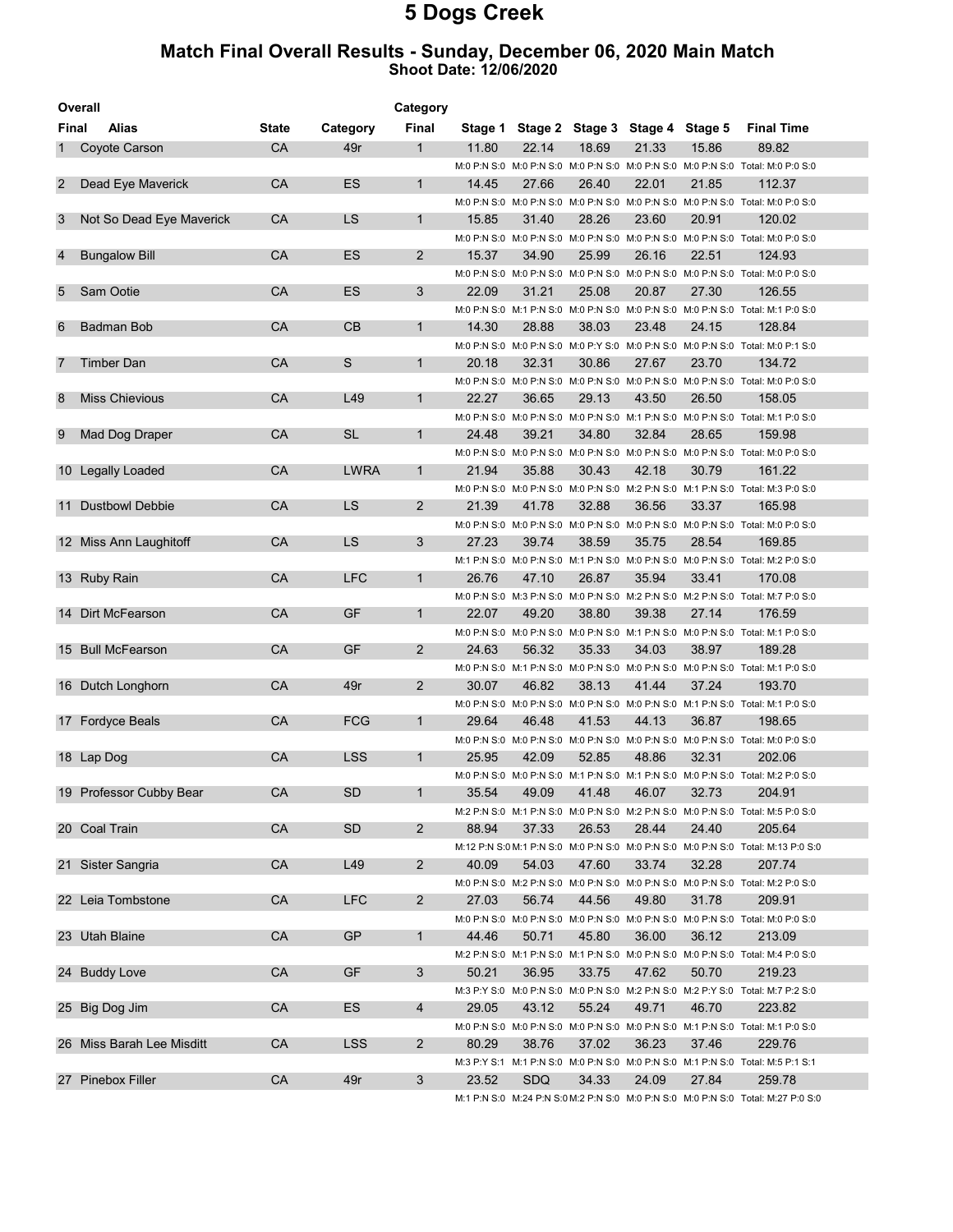# Match Final Overall Results - Sunday, December 06, 2020 Main Match Shoot Date: 12/06/2020

| Overall            |              |          | Category |         |        |                                 |        |        |                                                                                   |
|--------------------|--------------|----------|----------|---------|--------|---------------------------------|--------|--------|-----------------------------------------------------------------------------------|
| Alias<br>Final     | <b>State</b> | Category | Final    | Stage 1 |        | Stage 2 Stage 3 Stage 4 Stage 5 |        |        | <b>Final Time</b>                                                                 |
| 28 Havoc McFearson | CA           | JG       |          | 39.82   | 51.76  | 82.83                           | 60.45  | 64.14  | 299.00                                                                            |
|                    |              |          |          |         |        |                                 |        |        | M:1 P:N S:0 M:0 P:N S:0 M:1 P:N S:0 M:2 P:N S:0 M:3 P:Y S:0 Total: M:7 P:1 S:0    |
| 29 Rainbow Dancer  | CA           | LSG.     |          | 70.62   | 52.79  | 48.35                           | 69.46  | 76.43  | 317.65                                                                            |
|                    |              |          |          |         |        |                                 |        |        | M:10 P:N S:0 M:0 P:N S:0 M:0 P:N S:0 M:5 P:N S:0 M:10 P:N S:0 Total: M:25 P:0 S:0 |
| 30 Jackie          | CA           | L49      | 3        | 74.42   | 150.00 | 150.00                          | 150.00 | 140.00 | 664.42                                                                            |
|                    |              |          |          |         |        |                                 |        |        | M:0 P:N S:0 M:2 P:N S:1 M:8 P:N S:0 M:1 P:N S:0 M:7 P:N S:0 Total: M:18 P:0 S:1   |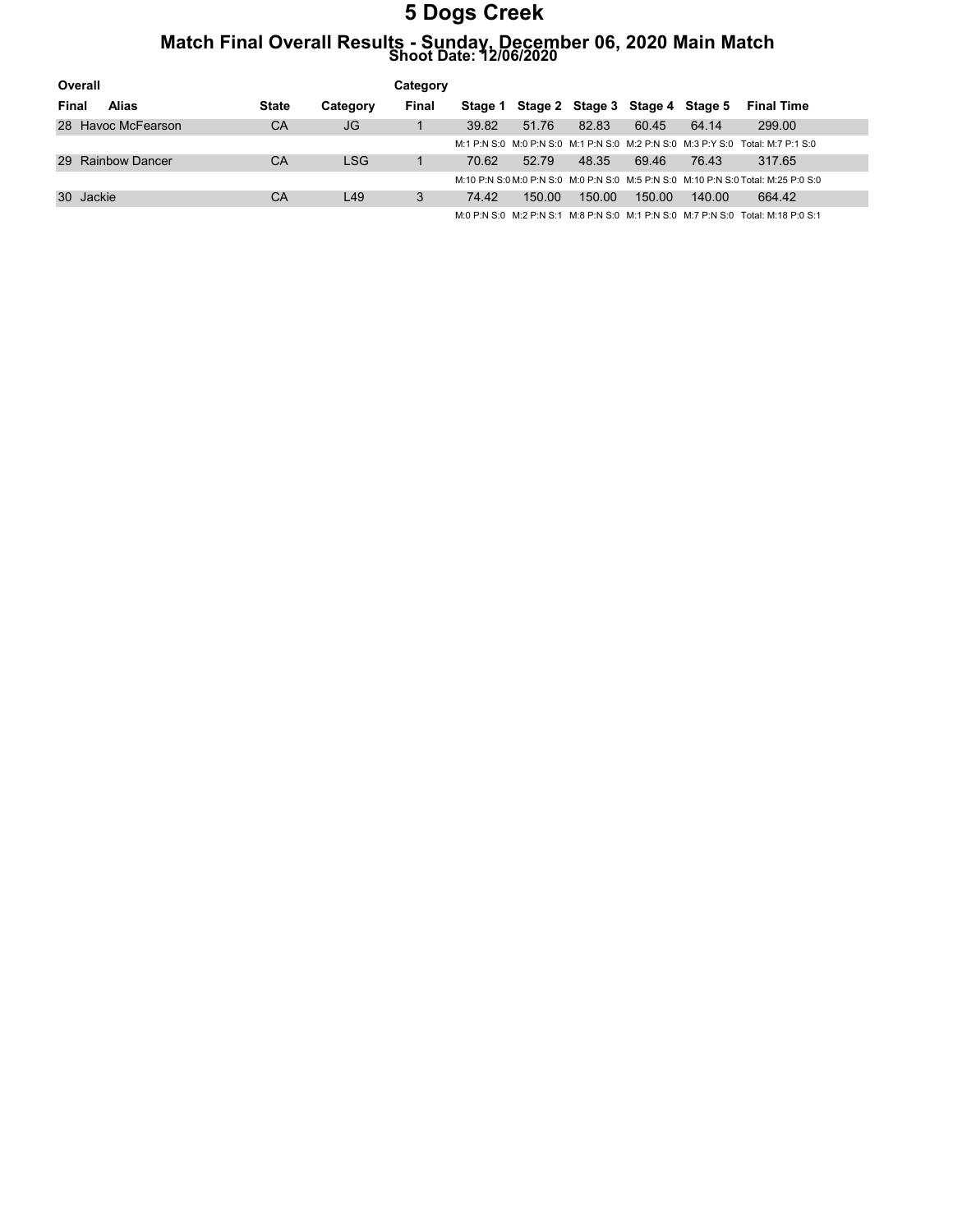### Clean and Smooth Sunday, December 06, 2020 Main Match

Shoot Date: 12/06/2020

| <b>Shooter Alias</b>     | Category                      |
|--------------------------|-------------------------------|
| <b>Bungalow Bill</b>     | Elder Statesman (70 +)        |
| Coyote Carson            | 49er                          |
| Dead Eye Maverick        | Elder Statesman (70 +)        |
| <b>Dustbowl Debbie</b>   | Ladies Senior $(60 +)$        |
| <b>Fordyce Beals</b>     | Frontier Cartridge Gunfighter |
| Leia Tombstone           | Ladies Frontier Cartridge     |
| Mad Dog Draper           | Silver Senior (65+)           |
| Not So Dead Eye Maverick | Ladies Senior $(60 +)$        |
| Timber Dan               | Senior $(60 +)$               |

===============================

Total Clean and Smooth: 9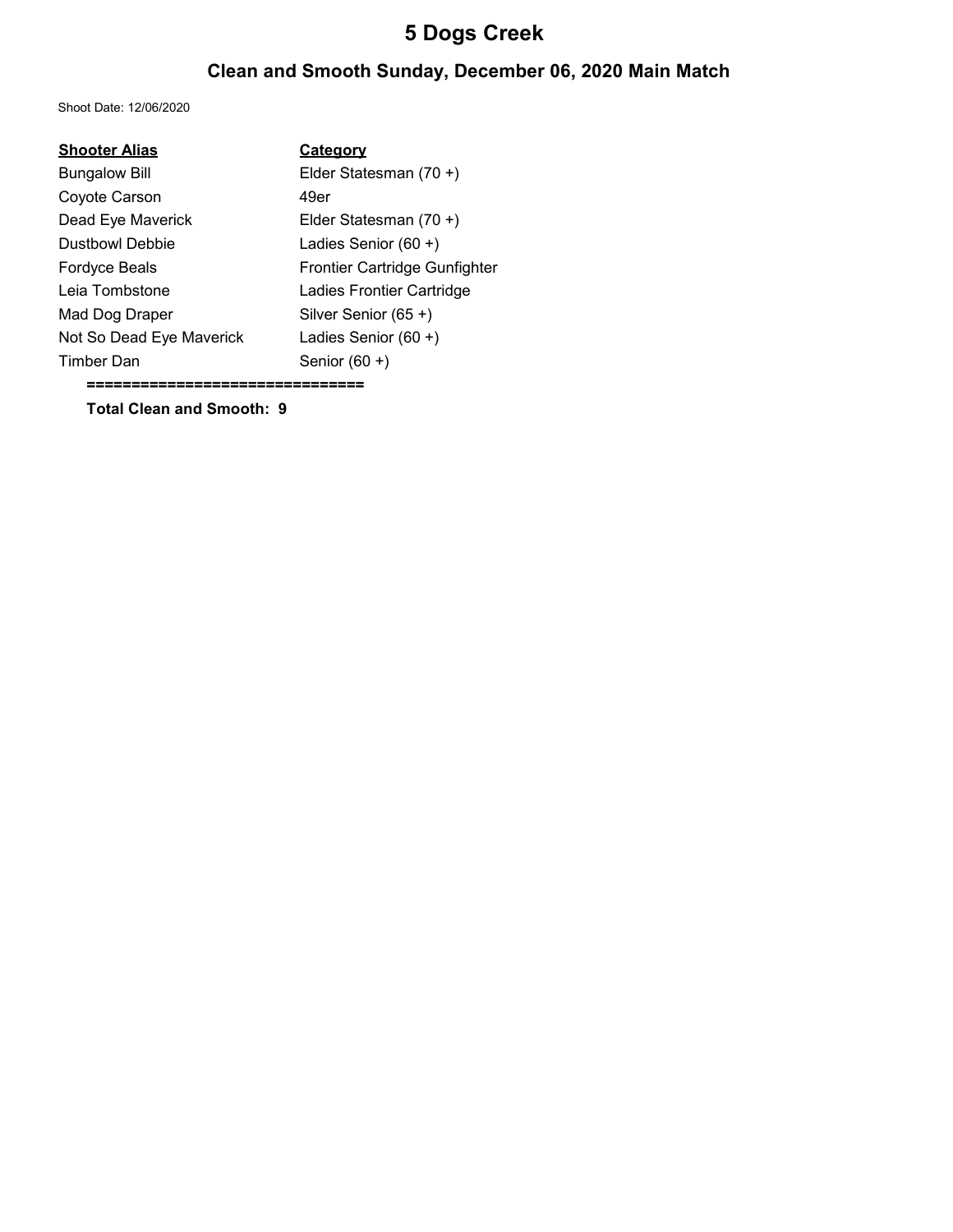### Individual Stage Results Sunday, December 06, 2020 Main Match

Shoot Date: 12/06/2020

| Stage #1  | <b>Shooter Alias</b>       | <b>Stage Place</b> | <b>Stage Final</b> |
|-----------|----------------------------|--------------------|--------------------|
|           | <b>Coyote Carson</b>       | 1                  | 11.80              |
|           | <b>Badman Bob</b>          | $\mathbf{2}$       | 14.30              |
|           | <b>Dead Eye Maverick</b>   | 3                  | 14.45              |
|           | <b>Bungalow Bill</b>       | 4                  | 15.37              |
|           | Not So Dead Eye Maverick   | 5                  | 15.85              |
|           |                            |                    |                    |
| Stage # 2 | <b>Shooter Alias</b>       | <b>Stage Place</b> | <b>Stage Final</b> |
|           | <b>Coyote Carson</b>       | 1                  | 22.14              |
|           | <b>Dead Eye Maverick</b>   | 2                  | 27.66              |
|           | <b>Badman Bob</b>          | 3                  | 28.88              |
|           | <b>Sam Ootie</b>           | 4                  | 31.21              |
|           | Not So Dead Eye Maverick   | 5                  | 31.40              |
|           |                            |                    |                    |
| Stage #3  | <b>Shooter Alias</b>       | <b>Stage Place</b> | <b>Stage Final</b> |
|           | <b>Coyote Carson</b>       | 1                  | 18.69              |
|           | <b>Sam Ootie</b>           | $\mathbf{2}$       | 25.08              |
|           | <b>Bungalow Bill</b>       | 3                  | 25.99              |
|           | <b>Dead Eye Maverick</b>   | 4                  | 26.40              |
|           | <b>Coal Train</b>          | 5                  | 26.53              |
|           |                            |                    |                    |
| Stage #4  | <b>Shooter Alias</b>       | <b>Stage Place</b> | <b>Stage Final</b> |
|           | <b>Sam Ootie</b>           | 1                  | 20.87              |
|           | <b>Coyote Carson</b>       | 2                  | 21.33              |
|           | <b>Dead Eye Maverick</b>   | 3                  | 22.01              |
|           | <b>Badman Bob</b>          | 4                  | 23.48              |
|           | Not So Dead Eye Maverick   | 5                  | 23.60              |
|           |                            |                    |                    |
| Stage # 5 | <b>Shooter Alias</b>       | <b>Stage Place</b> | <b>Stage Final</b> |
|           | <b>Coyote Carson</b>       | 1                  | 15.86              |
|           | Not So Dead Eye Maverick 2 |                    | 20.91              |
|           | <b>Dead Eye Maverick</b>   | 3                  | 21.85              |
|           | <b>Bungalow Bill</b>       | 4                  | 22.51              |
|           | <b>Timber Dan</b>          | 5                  | 23.70              |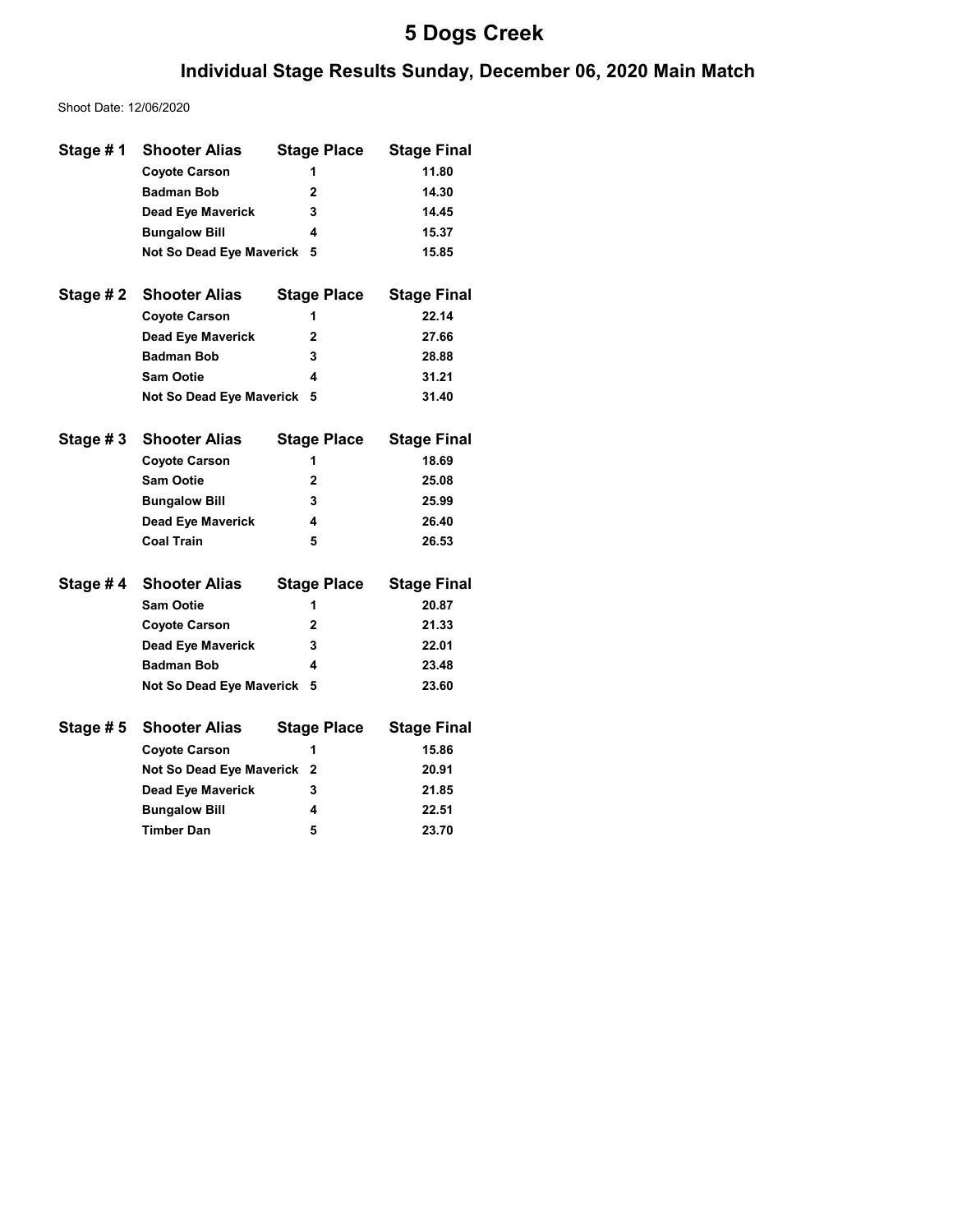### Average Stage TotalTime Times for Sunday, December 06, 2020 Main Match MDQ's and SDQ's are not considered!

Shoot Date: 12/06/2020

|          | <b>Average Time</b> | # Shooters |              | # Scores over 75 sec Hi Scores Thrown Out |
|----------|---------------------|------------|--------------|-------------------------------------------|
| Stage #1 | 33.15               | 30         | $\mathbf{2}$ | 29.47                                     |
| Stage #2 | 45.21               | 29         | 1            | 41.47                                     |
| Stage #3 | 41.34               | 30         | $\mathbf{2}$ | 35.98                                     |
| Stage #4 | 41.04               | 30         | 1            | 37.29                                     |
| Stage #5 | 37.02               | 30         | $\mathbf 2$  | 31.94                                     |

\_\_\_\_\_\_\_\_\_\_\_\_\_\_\_\_\_\_\_\_\_\_\_\_\_\_\_\_\_\_\_\_\_\_\_\_\_\_\_\_\_\_\_\_\_\_\_\_\_\_\_\_\_\_\_\_\_\_\_\_\_\_\_\_\_\_\_\_\_

Average Stage Time: 39.55 No Hi Scores Average Time: 35.23